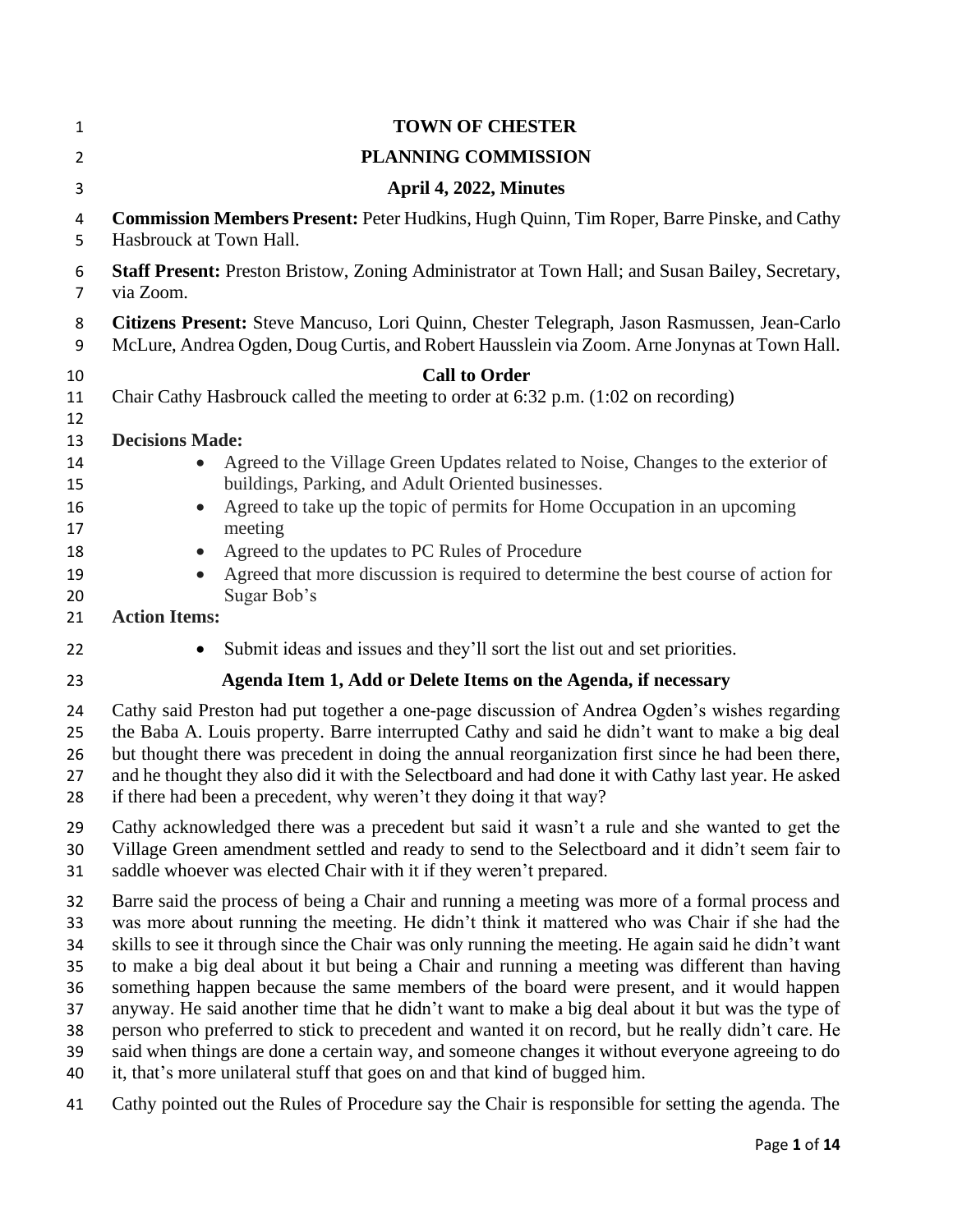- last time they elected a Chair, there was none. She and Tim were sharing the responsibilities until
- they could hold an election. It made sense to her and reasonable to have the election be first thing.
- The Planning Commission isn't like the DRB or Selectboard where someone such as the Town
- Manager or the Zoning Administrator, in the case of the DRB, is the person responsible for
- gathering the information and presenting it to the members of the board. The Planning Commission
- is driven by projects they set up and so far, it's usually been the Chair who puts everything together
- and presents it, so it seemed reasonable to her for them to go ahead and have the Chair take care
- of the Village Green amendment and then go ahead with the adoption of the Rules of Procedure
- and the election. She wanted to put the discussion of the Sugar Bob's/Baba A. Louis parcel after
- the election since everyone would be equally prepared to handle it.
- Steve Mancuso asked for permission to record the meeting. Cathy thought he could since it was a public meeting. Preston said it was very clear that Steve had every right to record it himself.
- Cathy asked if anyone wanted to move to discuss the parcel that Sugar Bob's was discussing at
- the end of the meeting. Peter moved that after the election, the last item of the meeting should be
- Sugar Bob's. Hugh seconded. A vote was taken, and it passed unanimously.

# **Agenda Item 2, Review Minutes from March 7 and 21, 2022, Meetings**

17 Cathy asked for a motion to review the minutes of March  $7<sup>th</sup>$  and the  $21<sup>st</sup>$ . Peter moved, and Tim seconded a motion that they review the minutes of March  $7<sup>th</sup>$  and March  $21<sup>st</sup>$ .

19 March  $7<sup>th</sup>$  minutes: Tim noted on page 2, line 35, "Cathy responded to the hierarchy that in not explained" should be "is not explained." On page 8, line 20, "The members of the Alliance Cathy she has spoken with are very open." Tim suggested deleting the word she and Cathy agreed. Tim noted on page 12, line 8 that Bill Lindsay's last name should be added for clarity.

23 March  $21<sup>st</sup>$  minutes: Tim asked a point of order question that since it had been a public hearing, should the title be Town of Chester Planning Commission Public Hearing on the adoption of the Village Green zoning amendment? Preston said no that he thought they were minutes. It said clearly that one of the agenda items was a public hearing because there were things that had happened other than the hearing. He had seen it normally done that way. Tim said that was fine and just wondered. Tim noted on page 3, lines 30/31, "Preston said they could check but doubted she wasn't in violation." Tim questioned if it should be the word was instead of wasn't. Preston said he doubted she wasn't in violation because her building is higher than 35 feet. The double negative was the problem. Preston said whatever way they wanted to word it, but he was saying he doubted the building was more than 35 feet high. It was decided to change it to was. Tim noted on page 5, line 40, the word delivers should be deliveries. On page 7, line 43 the first full sentence, "There was quite a bit of information they couldn't find it may seem very elementary…." Tim

- didn't know what it was supposed to say. Cathy thought it could be missing an S. Tim suggested
- Sue could give a listen.
- 
- A vote was taken, and the minutes were approved, as amended.
- 
- 

# **Agenda Item 4, Prepare Village Green Zoning District Amendment.**

(14:12 on recording) Cathy announced the next item on the agenda was preparing the Village

Green Zoning District Amendment for submission to the Selectboard. In the packet, she put a list

- of the final potential tweaks to the Village Green Zoning District bylaw amendment on the table
- for members when they arrived. They realized number 4 in Supplemental Standards had an extra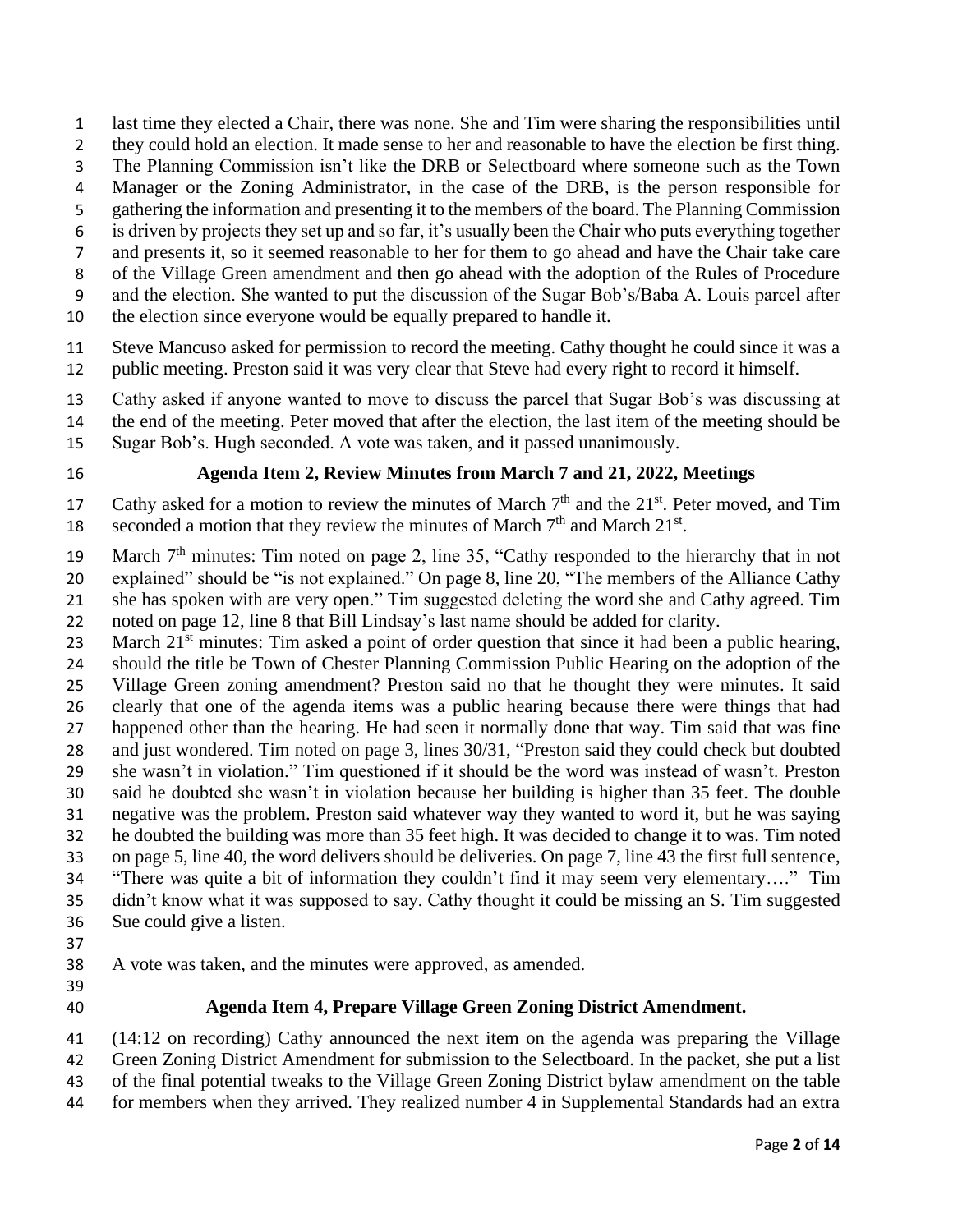- statement they could make slimmer. She gave them a new set of the bylaw amendment document.
- She said they would go through the list.
- The first item she said they had talked about was changing the quiet hours of 8 p.m. to 7 a.m. for
- 4 the Village Green District to 10 p.m. to 7 a.m. because people may make more noise frequenting the businesses. She asked if anyone had any thoughts about it.
- Hugh wasn't against it because it was The Green but also at the same time, he tried to imagine
- people in and out of a restaurant exceeding the decibels laid out in performance standards. Tim
- 8 suggested they may if they have live music. Hugh said that was a good point and others agreed.
- Hugh said he would be fine with changing the quiet hours.
- Cathy asked if the Commission wanted to vote on them individually or together. Tim suggested discussing them individually and then they could vote.
- Cathy said Scott MacDonald had suggested finding a way to let people know the Zoning Administrator would be glad to help them locate off-street parking. It was mainly for property owners who are not local, and Chester has some. Cathy has spoken to them and assured them the Zoning Administrator would be happy to help them locate parking for their tenants, if necessary. She mentioned proposed solutions where Preston had added item e under supplemental standards, where the DRB could reduce or waive parking requirements. Jason Rasmussen suggested that they add a note on the zoning application that the Zoning Administrator would be glad to help them locate parking, if necessary. Her thinking was if the issue would upset a potential buyer, they would be looking at the bylaws and likely not a zoning application, so she thought they should try to make the bylaws look less threatening to business. That's where she came up with combining 4d and e into 4d, which said the DRB could modify the off-street parking requirements. Peter, Hugh, and Tim all said they were fine with that. Tim suggested adding that more off-street parking or mitigating circumstances weren't a reduction in the number of spaces required for a little clarity. Barre didn't see an issue with the wording. He's surprised about people who come to Chester and open a business without doing research ahead of time. He thought if people wanted to do something, they were motivated to do it. The parking thing wasn't enforceable, and they were trying to be helpful, so he didn't know that they needed all the wordage. He thought it was nice to have flexibility or perceived flexibility, but if it took the teeth out of what they were trying to do, that wasn't good either. Cathy said it did worry one property owner and she pointed out his lawyer was located across the street, and she had extra parking in her lot, so he calmed down and wasn't so concerned.
- Cathy said Scott MacDonald had also brought up the issue of requiring a permit for home occupation. She sent the other board members a copy of a publication printed in the Vermont League of Cities and Towns that discusses whether it is reasonable to require a permit for home occupation and it generally is thought to be reasonable. Another reason to require a permit is the person who will have the occupation will come into the Zoning Office and talk with the Zoning Administrator and there will be clarity about what is expected of them when having a business in a residential area, so it won't detract or have a negative impact on the residential nature of the area. She thought it was helpful to foster communication like this. The resolution she was suggesting was that they don't do anything and leave home occupation as a permitted use and people would go to the Zoning Administrator to get a permit. Tim said they had previously discussed the possibility of the Selectboard modifying the cost for a home occupation permit to make it easier to obtain. He thought there was a benefit to the town having the data and a record of people having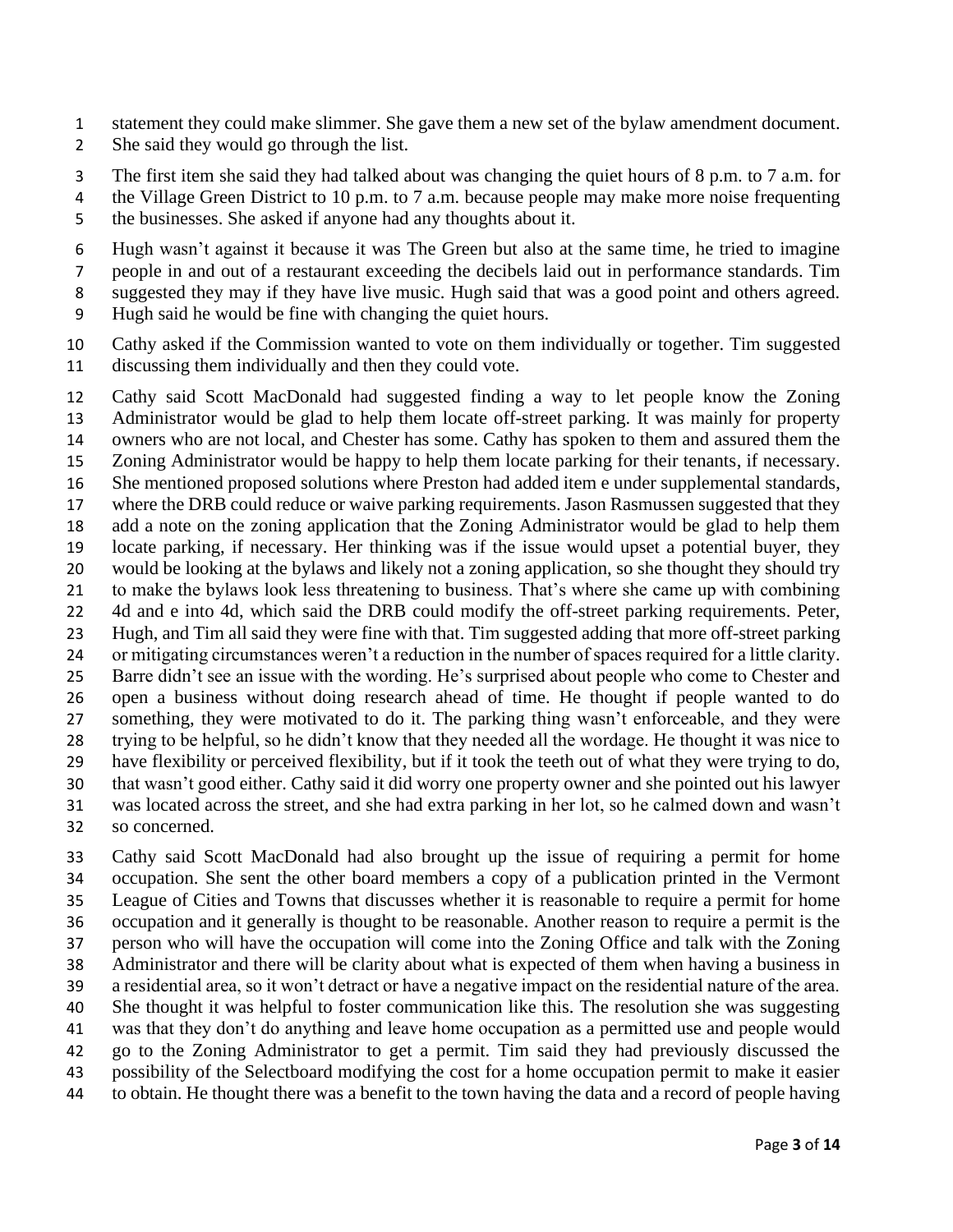a permit so if they outgrow their home occupation, they know who to talk to. Barre said they had discussed the difference between something that is permitted and something that needs a permit to be permitted and this was one of those things. On the one hand, people on the board were talking about being business friendly and doing things to eliminate hardship on a business such as softening the rules for parking because one person complained. When you're talking about a home occupation, you're talking about someone knitting doilies, selling stuff on eBay, having a paid podcast, or anything they're doing to generate income in their home is considered a business. He didn't think requiring a permit for someone doing anything from their home for income was business friendly and he also thought it was being a little bit nosy or invasive. As he stated at the last meeting, in most communities, the precedent for establishing a business that's more of a legitimate business is when they come in for a sign because they're going to create traffic and have people coming in and they're doing a bigger business. He said a lot of people are making money doing web stuff now and they're not bugging anyone, and whose business is it? Peter added they could change the fees and talking about whether they do it or not is something they should put on a future agenda. They could get lost in there and they needed to get the Village Green done. Everyone seemed in agreement with that. Barre said sometimes they get caught in the weeds trying to make everyone happy and they're not getting things done, so he appreciated Peter's comment. Cathy asked if they could leave home occupation alone. Hugh didn't think it materially changed any of the wording for The Green, because it was listed as a permitted use. If they decided to choose in the future to require home occupation folks to get a permit, they could do it separately without effecting this. Cathy agreed.

 Cathy said the Village Green was one of two areas where they have some architectural standards to apply. Currently, it's a conditional use as the bylaw is written and if it's a conditional use, then they have a hearing and must go through 4.8, the conditional use standards or requirements. Section 4.8.3 she thought was where they have special criteria and listed the standards that need to be met if you change the appearance of the business. Currently, conditional uses apply if you're changing the footprint of a building or rebuilding on an old footprint or enlarging. If you're just changing the trim or painting or something like that, the footprint doesn't change but the appearance does substantially, they wanted to make sure that people met the special criteria. In e, Supplemental Standards after the formula business prohibition, she added any changes to the exterior of the 31 building must follow the architectural standards in Section 4.8.c3.

 Barre asked if he was there for the discussion relating to when Cathy said, "We felt we should do this." and when was it discussed. Cathy remembered Peter had brought it up. Peter didn't know where this phrasing came from, but it came up with his discussion about building standards. Peter said it kind of answered that question, but he wasn't sure how it would be enforced if someone changed something. Barre said it was different than what he talked about. He had pictures of his hometown where they added onto a church and it looked horrible, but it was his opinion. Barre said he was concerned about the setback so someone couldn't add a hodgepodge thing on the front. He did not have a concern for anyone's painting of trim or doors or anything like that. Barre asked if it was part of the Zoning Enforcement Officer's job to enforce architectural standards. Barre asked what the standards said. He liked the idea of encouraging people to keep the buildings looking dated like they do now. He said he's been doing modern things to his building but he's not down on The Green. Peter mentioned his parents raised a whole roof and put a picture window in. From the inside, it looked great but from the street, it looked like some guys from the 60s propped it up and put a big picture window on the side of it. Cathy said there were things about the pitch of the roof or using appropriate material that is generally part of New England architecture. There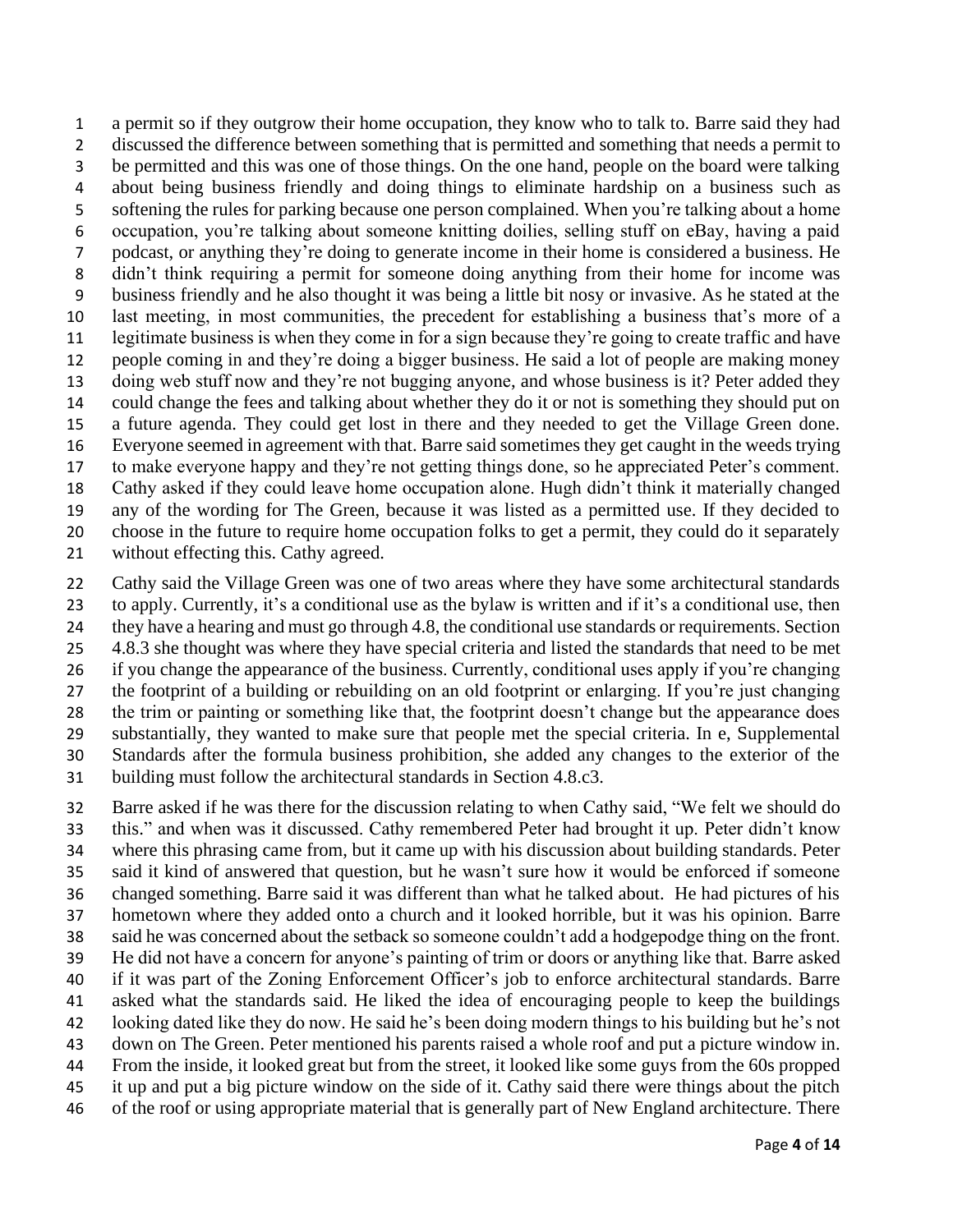is siding made of cement board that lasts forever and looks just like the narrow wooden siding.

 Peter asked Preston if he could look at it and how he would enforce it. Preston said the criteria is already in the bylaws but is usually triggered when someone goes for a DRB permit/hearing. Preston said what they are doing there is just suddenly anybody whether they are getting a permit or going to the DRB should meet these standards. The obligation would be on him to notice something was being changed and to notify them and ask what they were doing and tell them they couldn't make a change that didn't meet the criteria. But it was true it wasn't necessarily triggered by a permit but that he would have to see they were doing it. Preston said it was such a small and unique district that he didn't have a problem with it but if it were town-wide, it would be crazy. Barre liked the idea of it for the Village District and the historic significance of it and the idea of preservation. The only thing about it was the people had to understand that most of the stuff they were doing would only apply to people who had a change of use down the road after the business was changed. This is one thing that would affect the people who are in business there now who wanted to put in a new door, and they put in a funny looking metal door and Preston says it doesn't meet the criteria. So, if they do it, they must make sure everyone there is aware and what their responsibilities are. Cathy said it was a small district and they could certainly send the final version of the bylaw to the property owners and any business if the property owner is out of town to whoever is running the business. Barre added not to get too deep in the weeds, but they should have a letter notifying them of what applies to them and what they should pay attention to. Cathy asked if there was any liability for them if they didn't include everything. Preston said no because ignorance of the law was no excuse. Preston said they would rather have people comply than pick fights. Barre hoped Shawn Cunningham and Cynthia Prairie would put it in The Telegraph, so people were aware before it went before the Selectboard. He added that people should want to do it because it's a beautiful area. Cathy added the Selectboard would have to have a public hearing

and would have to warn the hearing.

 Cathy said the last one on their list was they needed to define adult-oriented businesses because they added a line to the definition of arts and entertainment facilities. They said the definition does not include adult-oriented businesses. Jason and Preston pulled up different examples and since nobody is going to Preston telling him he needs to shut down an adult-oriented businesses on Main Street and they're not seeing complaints, she thought it sufficient to have a general and polite definition of adult-oriented business. It was in the definitions before arts and entertainment, as they're in alphabetical order. She asked if anyone had any reaction or wordsmithing they wanted to do. Tim asked if it was a standard definition they found somewhere. Cathy said it came from a book, but she had shortened it because they were defining retail and places that sold movies versus places that sold books and she didn't think all the differentiation was necessary. They just don't want a business mostly about sexually oriented material on The Green masquerading as an arts and entertainment facility. Preston said it was interesting to him that the definitions became very detailed about specific body parts, and he felt they didn't have a problem yet and it seemed the internet had reduced the number of establishments and they were kind of including it as insurance for the future. He and Cathy both thought to make it short like the rest of the definitions. He thought it was accurate to say they didn't make the words up, but it was shorter. Tim and Hugh thought it was fine. Cathy asked for any other comments. Preston asked Arne Jonynas, since he had brought it up, if it was what he was hoping they would say.

 The Chester telegraph asked, "Wasn't the adult only discussion about products like tobacco, alcohol, and cannabis?" Cathy said tobacco, alcohol, and cannabis wasn't a zoning bylaw but an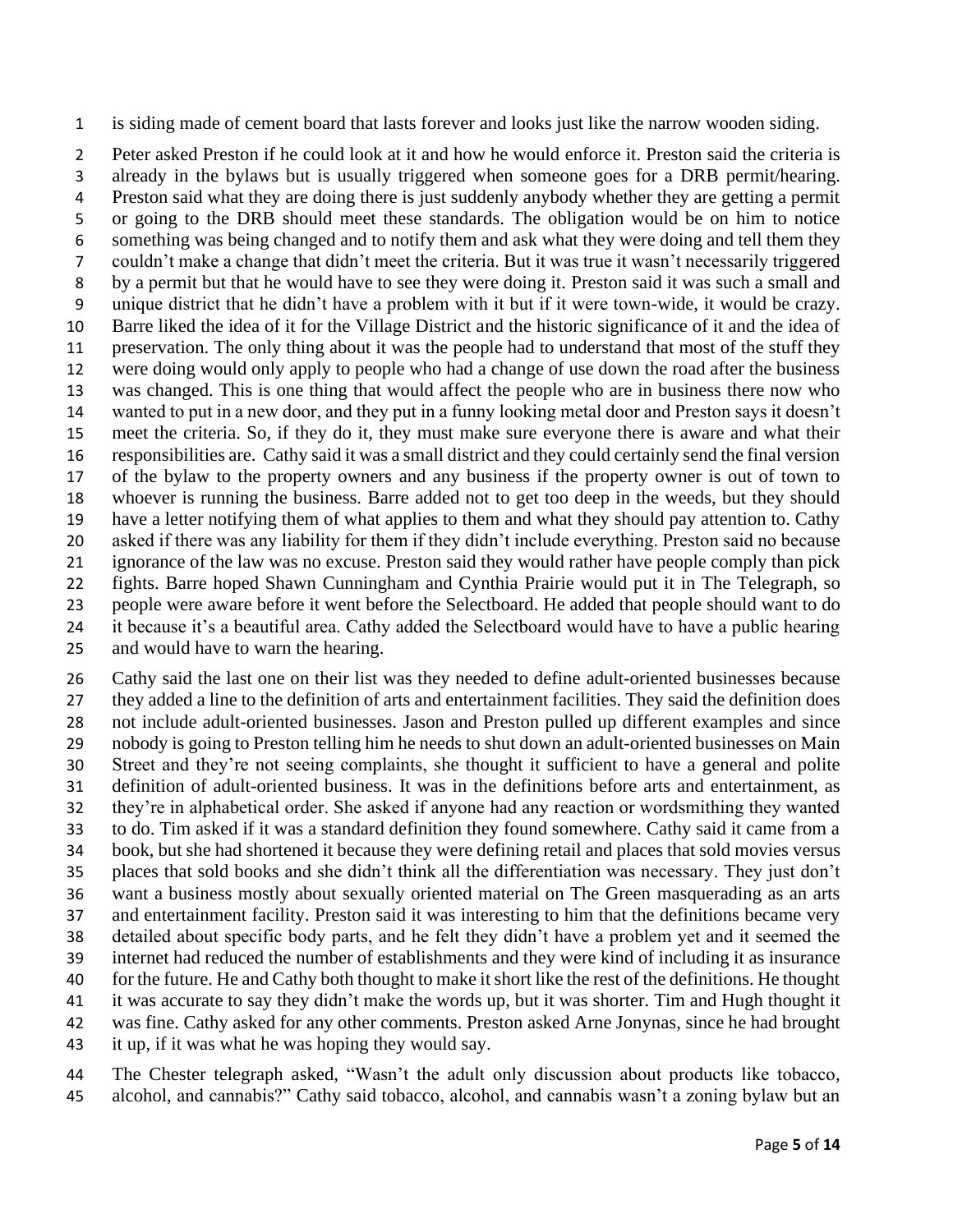ordinance. She said there was an ordinance that Ludlow had written. Zoning bylaws are not

 ordinances and they considered integrating that and decided it was too early to do that for Chester. They didn't really see a reason to complicate what they were looking at currently.

 Preston said he had participated in a round table discussion where Hugh rather articulately said there are adult-oriented businesses and then there are age restricted businesses. He said if you were clumping alcohol, tobacco, and cannabis, which are age restricted, and clump them in with strip clubs, they get very offended. The idea was not to put them all under one name. Hugh said from everything he's read so far, there are groups trying to deal with age restricted businesses like tobacco, firearms, alcohol, and cannabis. They don't tend to lump them in with what was traditionally defined as an adult-oriented business which in the past has always been around the sex industry. He thought, for now, they should keep it simple and leave the definition true to the way it has always been thought about. If down the road they need to think about age restricted businesses for some other reason, that would be a future discussion. Tim agreed. Cathy said it doesn't mean the door is closed but they're good with it so far. Tim said the age restricted businesses were also regulated. Cathy agreed. Tim didn't think there was any regulation that included sexual-oriented businesses.

Cathy asked for any other input and there was none.

Cathy asked for a motion. Peter then asked what the decision was on noise. Hugh thought they

decided they were okay with expanding the quiet hours. Cathy said they would shrink the quiet

hours and expand the noisy hours. Tim agreed. Hugh said you could make noise longer.

 Tim said before they made a motion, they should make sure they captured under 4d, the modifications. Cathy stated she had at the end of the sentence included "warrant a reduction in the

number of spaces required." Tim moved they accept and forward the zoning bylaw amendment to

the Selectboard, as amended, for their public hearing. Peter seconded the motion. A vote was taken,

and it was approved unanimously.

# **Agenda Item 3, Citizens Comments**

 (43:25 on recording) Cathy noted she had forgotten the citizens comments. She asked if anyone wanted to say something about anything that was not on the agenda.

- Steve Mancuso thanked those who attended the Chester Business Coalition meeting. He was looking at mostly area business owners and everyone was welcomed aboard. He backed up Barre with the home business. Steve has been asked many times while handing out CBC cards, apparently, nobody knows how many home businesses or businesses, in general, exist in Chester. He felt it may be a duty the Coalition could engage in and possibly be in their back pocket. He hoped it could be something supportive of you but added not to expect them all to be on the same page. He said as they went through some of the details, including the Village Green, and Sugar Bob's, that a lot of the public doesn't understand what's involved. He said they think the board flips a coin and we can all have rocket launchers on the roof tomorrow. He asked them to expand and give a little detail on what it takes and all the hoops they must go through at the regional and state level. He said there was a lot more going on than the public was aware of, and they should
- be applauded for their efforts.

Scott MacDonald spoke with Preston today about their idea of expanding west with V6 an V4 for

businesses and doing it partially because of Sugar Bob's so they can sell the building more quickly.

Cathy told Scott that it was on the agenda if he could wait to discuss it then. He apologized as he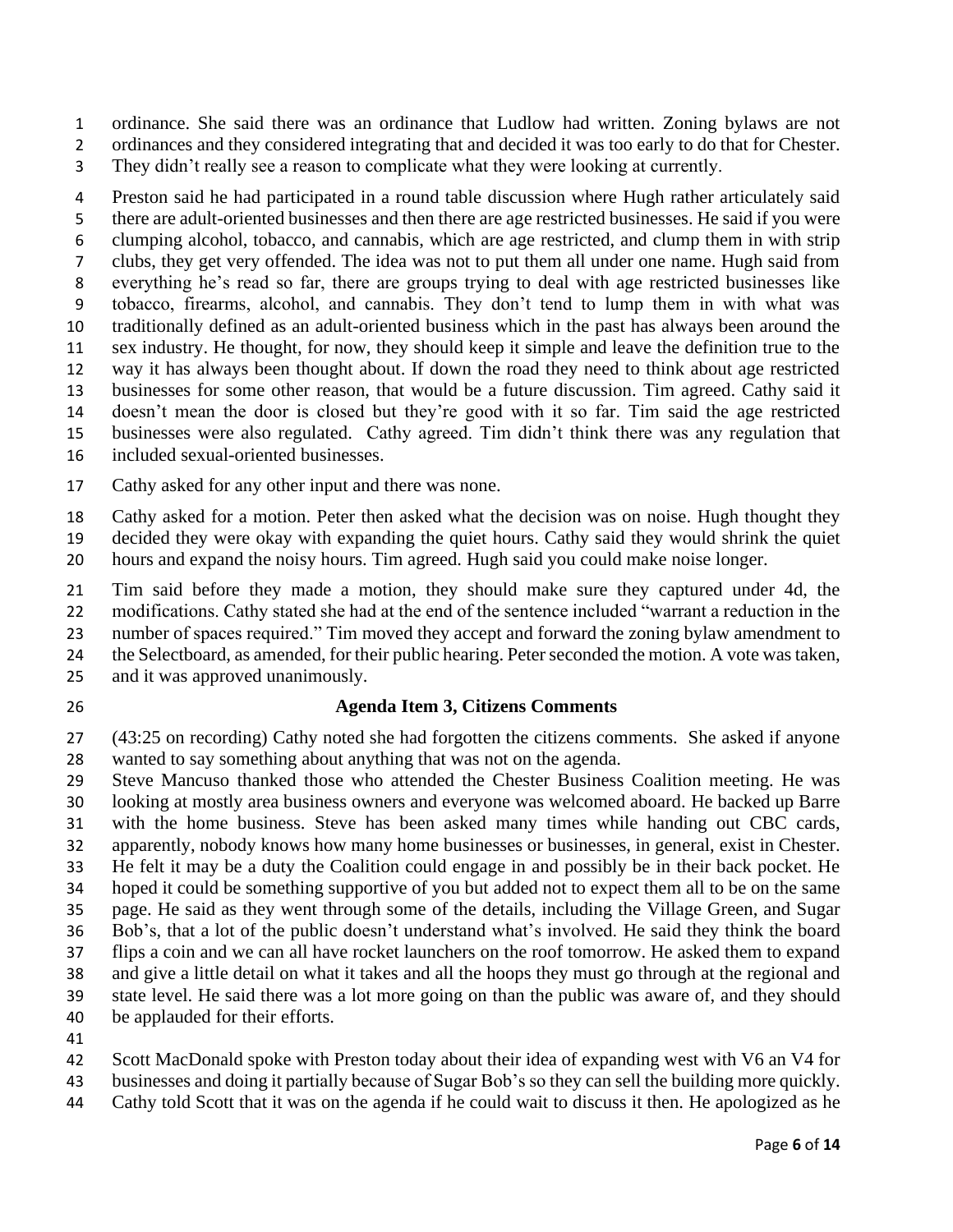had come in late to the meeting and wasn't aware it was on the agenda.

Cathy asked for anymore comments regarding items not on the agenda and there were none.

 

### **Agenda Item 5, Review and Adopt PC rules of procedure.**

 (46:57 on recording) Cathy gave them a copy with a couple minor edits that she wanted to make for clarity's sake. Tim noted it was item 2e, "In addition notices shall be" and she had crossed out "posted at the municipal clerk's office." Cathy said they don't generally post them in the clerk's office but on the wall outside the office. Tim asked if they were also posted on the bulletin board in front of the town hall and Cathy said yes, as well as the town website. A couple of times they referred to the body, meaning the Planning Commission and sometimes they used public body. She wanted to remove the references to public as they seemed random and not meaningful. Hugh saw the edits and agreed. Preston said the word posted in the municipal clerk's office should be changed to kept. Tim told Preston it was a good catch. Preston wasn't sure he had seen it before, but it said it should be approved every year and Cathy was doing that task.

 Tim said if they were going to talk about points of order, he thought it would be a task for the reorganized board to take up. He didn't have any objections to what they were asking for. Barre asked Tim if he was saying that he didn't want to deal with it now. Tim said no that it wasn't a big deal, and they weren't asking for any major changes. As a point of order, a review of the Rules of Procedure would logically follow the election and reorganization of the board. Barre said if it was 22 an annual process, it should happen in order. Cathy thought because they direct them to annually reorganize, they should address them before they start executing and it seemed logical to her. Tim wasn't going to make a motion to change anything but was just saying it seemed logical to him to do it that way.

 Peter moved to accept them as amended and putting the word posted back in in E2, as it was stricken. Tim clarified he was only striking "the municipal clerk's office and" on that line. Peter agreed. Cathy had a copy that they never signed last year. Her copy, she hoped they could sign, and she asked if it read, "In addition, the notices shall be posted on the interior and exterior bulletin boards at the town hall and on the town website." Tim and other members said yes. Cathy said she had the correct wording on the copy she wanted them to sign. Hugh asked if public body was removed in the two spots she had mentioned, and Cathy said yes. Tim said public body was removed in e3 and f2 and there was a comma being deleted in the same sentence on f2. Cathy asked for a motion or if it should be deferred until after the election. Peter had moved and Hugh seconded. A vote was taken, and the motion passed unanimously.

- The members signed the document.
- 

# **Agenda Item 5, Annual Reorganization Meeting**

 (52:55 on recording) Cathy asked for nominations for Chair. Tim nominated Hugh and Peter seconded the motion. There were no other nominations. A vote was taken, and the motion passed unanimously. Cathy was very glad and thought it was a great idea and a good use of talent. She knew that some people had a hard time imagining that a recording secretary could become a chair of a commission. She was hoping that would ease that problem and was looking forward to where they went with Hugh in the future and told him that he had all her support. Tim thanked Cathy and

knew she worked hard over the past year. He said it was a thankless job and thanked her. Cathy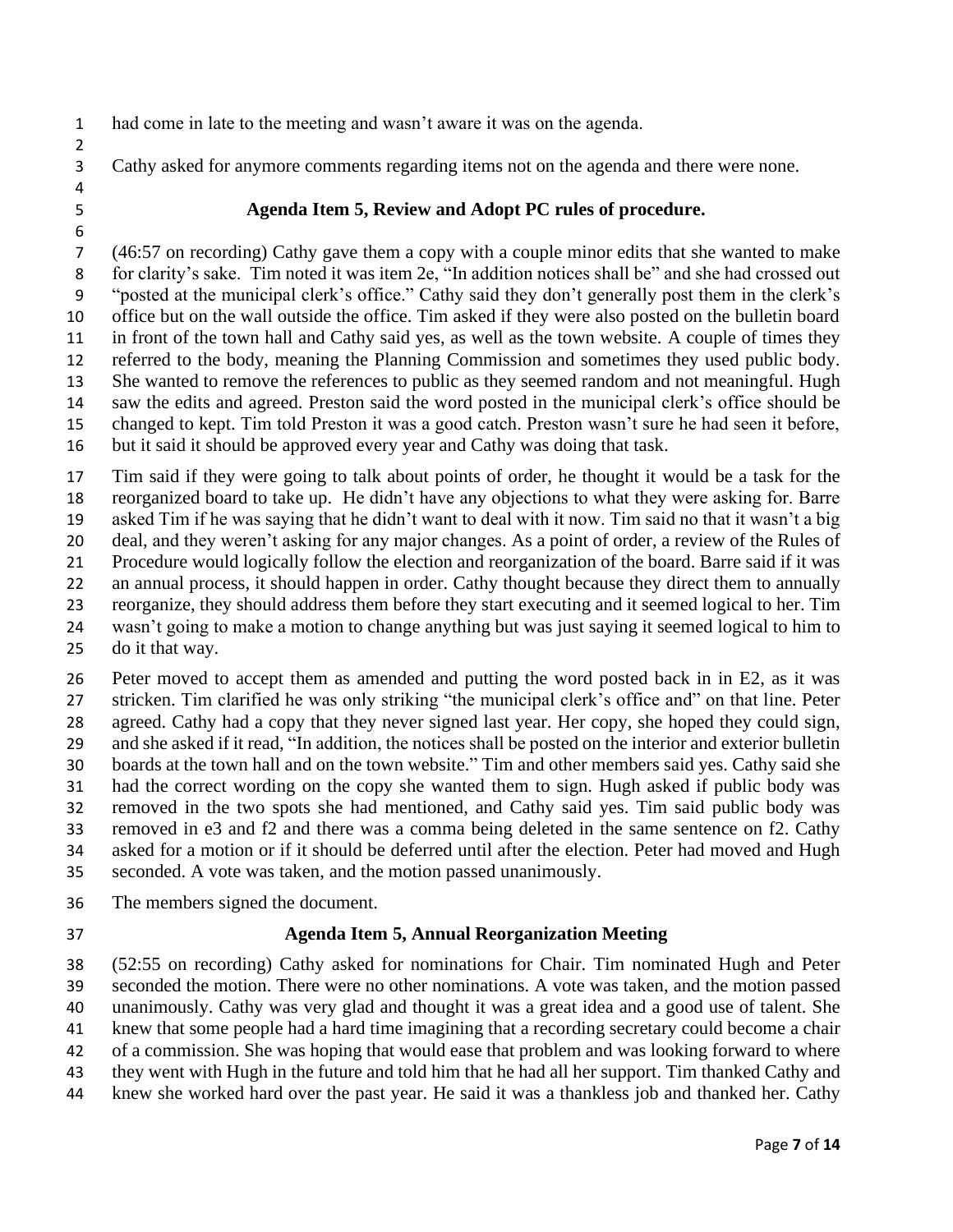thanked Tim. She asked for nominations for Vice Chair and Hugh nominated Tim. There were no 2 other nominations. A vote was taken, and the motion passed unanimously.

 Hugh assumed the role of Chair and wanted to echo Tim's sentiments. He thanked Cathy for getting them through the last year which was a tough year, and a lot was going on. He thought the work she had done was great and helping them get through the Village Green. He learned a lot the past year and appreciated everyone's confidence in him being Chair. He wanted to make sure

- Cathy knew how much he appreciated everything she had done and everything she taught him the
- past year.

# **Agenda Item 5, Sugar Bob's**

 (57:24 on recording) Cathy noted that Andrea was there, and Tim said Bob was there also. Hugh said Preston had sent a letter to everyone on the Planning Commission and he assumed everyone had a chance to look at it. They had. He asked if anyone wanted to add any color to the discussion

before they got started.

 Preston said he had heard some comments and wanted it to be clear that he has been given the title of Town Planner and he thought this was the sort of thing he should do: trying to encourage and help businesses and removing roadblocks. He had suggested, but it was okay if it wasn't the right suggestion to go forward with, but it was just something that he thought could get things going in a direction. He said there continued to be the feeling that they were doing a favor for one business and his feeling was the Planning Commission should say it was a good direction to go even if the Sugar Bob deal doesn't happen. It was his perspective that Sugar Bob's gives a reason for them to

focus on it.

 Peter said his perspective was he agreed it was an area they should focus on and had already looked at elevations of the sewer manhole and thought sewer could be run all the way out to Blue Hill Road, he thought, without any trouble unless you ran into ledge. The last manhole is 9 feet deep. When they looked at the Village Green, they took the time to look at the whole area. He wanted to see details addressed. For instance, it could be moved down to half acre zoning, but they have it in one district that if you're under a certain size, you're going to be on the sewer. He wanted to see that on there. He thought they needed more users on the sewer for the whole thing to work for the town and to expand it. He said the sewer there was in a good place and off on the shoulder and the road wouldn't need to be dug up to put it down there. You could say you wanted half acre lots down there and the one side toward the river could have a septic in there without too much trouble because it's probably gravelly. But the other side of the road is likely the clay of that hill and those people couldn't get one in. It's almost when you do this, there's a few more details about lot size that he wanted in there and there's uses and things that swap back and forth with the different districts. The interim bylaw amendment didn't work so what wanted to see work financially is they're back to something they started to do when they did the interim bylaw which they did a legacy. Would the legacy make the financing work? He said they would need to hear from their lawyers and before they jumped through the hoop, if they were to jump through it as quickly as what they're asking for, he wanted to see a purchase and sales agreement so they're not just jumping through a hoop to have a business, although a good idea, but he'd like to do it in a manner that would take care of the details that work back and forth through the whole thing.

 Hugh wasn't aware there was an issue with the interim bylaw change they made so he asked for someone to share something about it. Preston said they could let Andrea or Bob speak to it but their feeling, which made sense to Preston and he asked to put themselves in that position, if they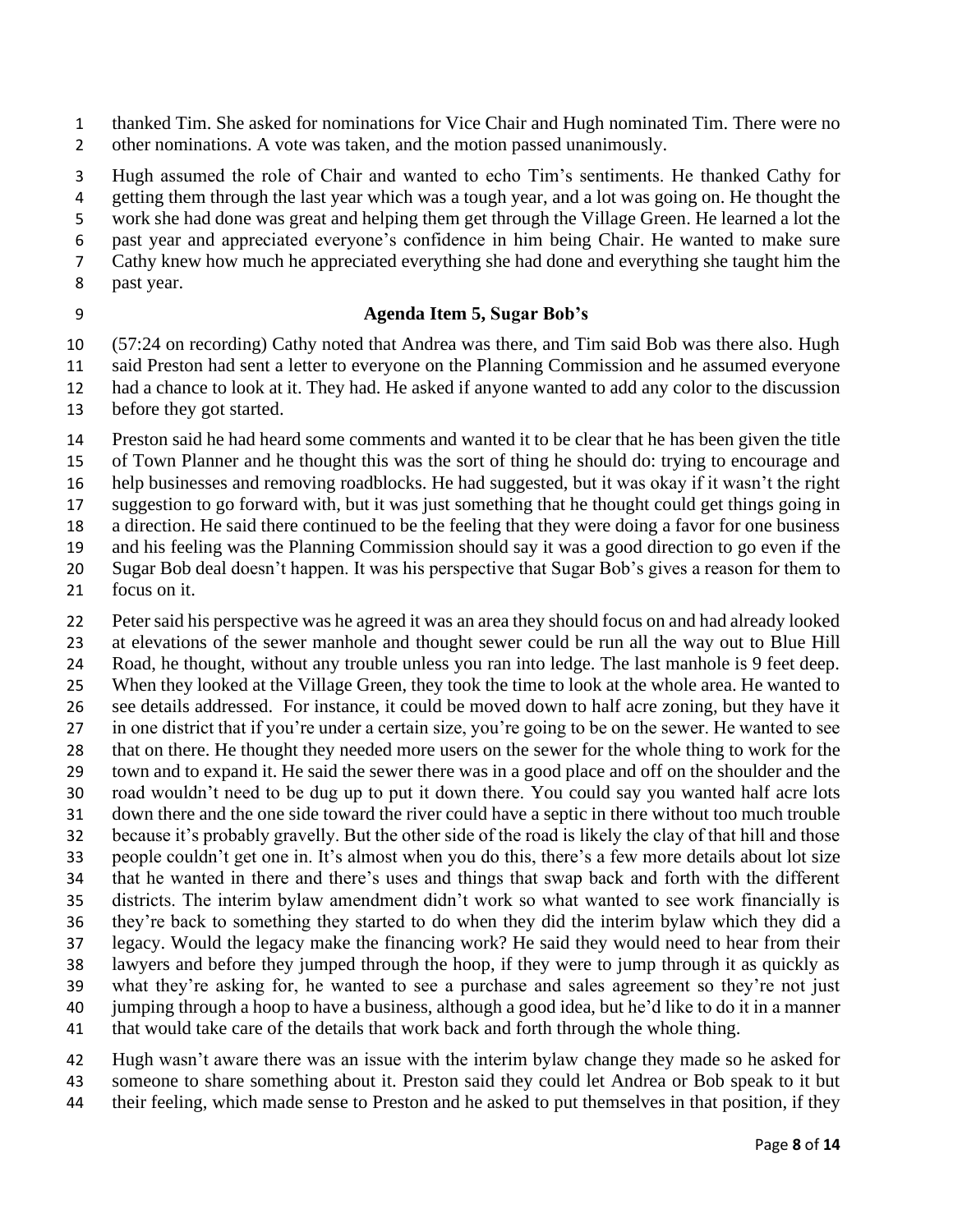were trying to get financing to purchase the property and the lawyer said you were purchasing it on the basis of an interim bylaw amendment and your use is limited by a 1995 zoning board adjustment decision, it is like the property has some baggage and that was the problem. If the zoning was simply changed, you can ask the DRB for anything, as long as it's what the zoning

allows.

 Barre thought the problem was a change of use being less than however many years and asked if it was currently five years. Tim confirmed that it was non-conforming use. Barre said they would have to buy the building, go out of business, and not be able to sell it within 5 years to have the interim bylaw affect the deal. Preston disagreed and said the problem was that it was governed by a 1995 permit. He gave an example of increasing the parking, or put an addition onto the building, it would still be a non-conforming use and was limiting. Barre was onboard with Peter. Every time he sees spot zoning, it bugs him. He wanted a clear definition of spot zoning. From his opinion, if someone wanted to put a gas station somewhere that isn't zoned for it and the town says let's put it there. Preston said what he wrote was the Vermont Supreme Court's definition of spot zoning. Barre asked if they applied spot zoning to something that was already existing too and changing it from the pre-existing thing. He said he hadn't read it. Preston said the Supreme Court's decision said spot zoning consists of zoning that singles out a single parcel or perhaps even a single lot for a use classification different from the surrounding area and inconsistent with any comprehensive plan for the benefit of one owner of such property.

 Barre said a parcel or lot sounded empty to him. He thought if you put a structure on it, it wasn't a parcel or lot anymore because it had a structure on it. They have an armory, and they say spot zoning but it's an existing business that's having a hard time doing anything because it doesn't fit. He thought the same applied to Baba A. Louis. In his opinion, it was not spot zoning. It was taking something pre-existing that doesn't fit. He liked the legacy idea because it was there before these things changed. If they create a legacy thing and change it to those things that are not conforming, 26 the problem is solved. And they don't have to apply something that applies to an entire area, which is Preston's solution and not a bad solution, but it requires them to loop in all these other things over this one thing and that's a bigger thing than just creating legacy zoning and getting it done. Barre asked if they could just as easily do the legacy thing as drawing a line around here and doing that because that would be his recommendation. He said he wanted to support them, but he thought that was the way to do it. He thought by the definition of spot zoning, it was a different thing because it was an open parcel and not something existing. He asked Preston if that's what he was

trying to do by putting it there.

 Preston said he put the definition there because it comes up so often and he thought let's put down what the Supreme Court called it and then people would realize this isn't that. Barre asked Preston if he was saying because it was a parcel or lot, it wasn't spot zoning. Preston said because they

were looking at changing an entire district. But getting back to Barre's point, Preston said legacy

is their definition of how to deal with non-conforming uses. Preston said they could do a permanent

bylaw change and not an interim bylaw change that was clearer about how legacies are handled.

Peter thought it was a good case to test if it was financially viable. Because if they couldn't finance

on it, it would be good to know that. And this was a practical application where if it didn't work,

they could find out. You couldn't go to a bank and have that. Peter wanted to know that and thought

it was a good test case for that.

Cathy looked at it as it was a great exercise for them to go through because they were about to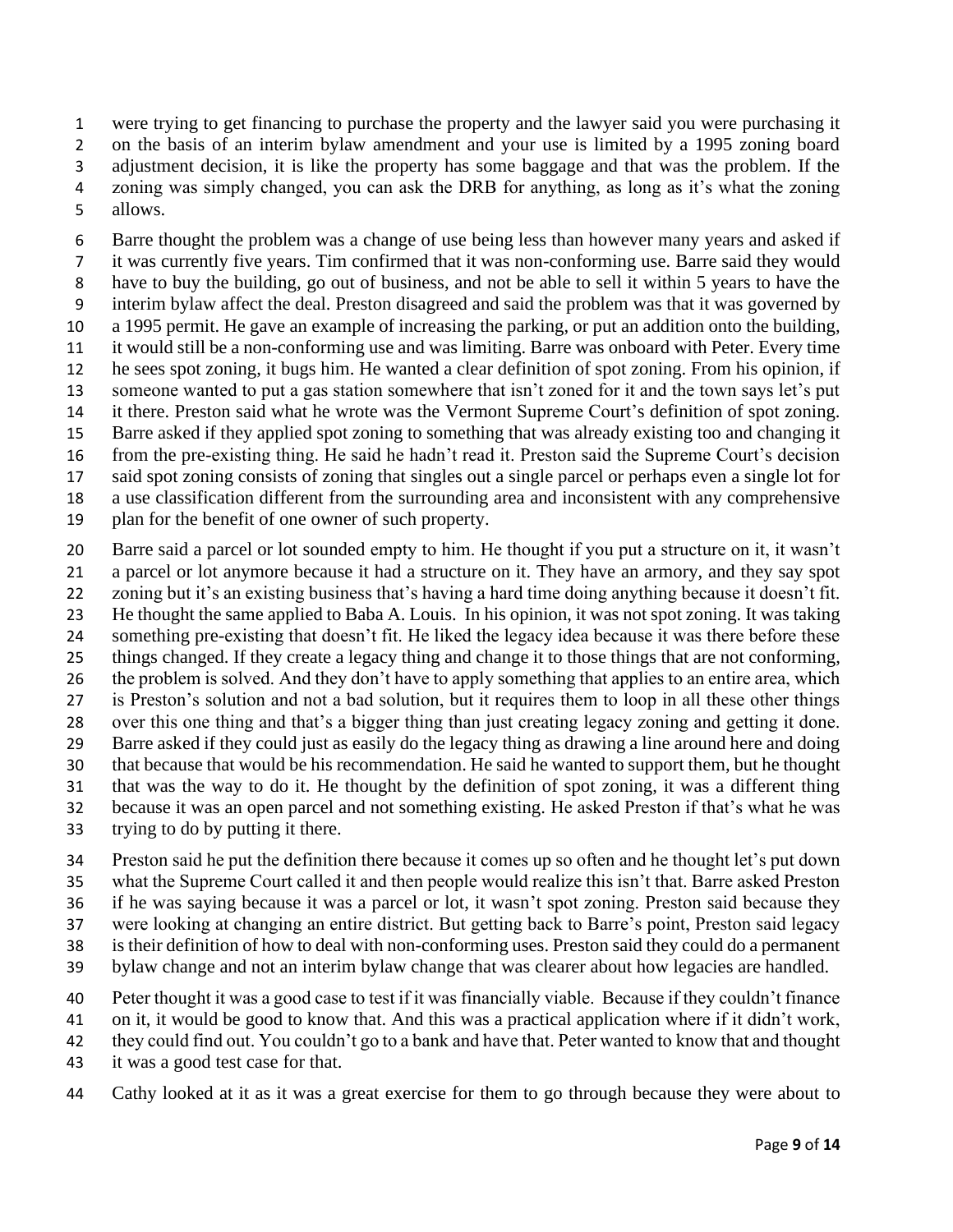look at Village Districts in general and they have already looked at where is the sewer and how deep is it and how far could they push it. She has looked at eighteen parcels in this chunk that Preston mapped out. There was quite a variety of parcels from a quarter acre piece to a parcel that abuts other parcels owned by the same person and it's 87 acres total which is kind of mind boggling that close to the center of Chester but that's what it is. She thought it was great to go through this exercise and hoped it helped them move forward. She thought it was moving in a good direction switching the parcels to Village Center versus where now some of them are R40 and some are 8 R120. The only thing she was concerned about was they haven't built a master plan for the entire village and what happens if they make the change and switch to the Village Center District for the 18 parcels and when their master plan is complete, it's not quite the same. She didn't know whether that would be a problem if the dimensional standards are different, or the use list is different, and she was curious to know what kind of timeline Andrea and Bob were looking at and could they coordinate efforts. It would be a good way to move expeditiously to get some major work done and hopefully bring a very positive business to Chester.

 Barre thought with respect to what Cathy was saying, if they did the legacy thing, all the other things could still be applicable to the whole thing. If it gets brought back into that then, it's a legacy

building in a conforming area and that is even better for them. There would be no loss in that.

 Cathy asked if that meant they need to know from Andrea and Bob whether a firmer more developed legacy qualification in their bylaws would get them the financing they needed. She asked if that was the question that arose, and Peter agreed.

Robert Hausslein, also known as Sugar Bob, said he was happy to clarify or answer any questions.

He thought it was easy to frame it as a Sugar Bob's problem because Sugar Bob rolls off everyone's

tongue, but it was also an issue for the McLures, the current owners of the property who are trying

to sell it. The issue isn't one of pure financing but was one of general financial advice they've been

given. If they invest in this building, however they finance it, is it a good investment for them to

make for their business and the answer is yes, but as a commercial real estate property it is clearly

no because of the constrictions on it. So, any changes that the Planning Commission makes will

benefit them if they buy the building but will certainly benefit the Chester residents, the McLures,

 and their ability to sell it to someone else, as well, or to improve its liquidity and historic use as a production space for food. That's how they were looking at it. He was happy to answer any other

questions. They were looking for improved conditions to make their investment sounder and

anyone's investment in the property in the future.

 Scott MacDonald asked why they can't just approve the Baba Louis' building or the use that Sugar Bob's wants to do. He wanted to understand that better because it wasn't a change of use.

Hugh said they had made an interim bylaw change a while back that would facilitate the ability

for Sugar Bob's to operate their business out of the Baba Louis' building so that has been handled.

It will require the buyer to underwrite more risk than they may be willing to in terms of that piece

of property as commercial real estate but there's nothing preventing them from buying the building

and opening their business. Hugh said they were talking about more of a strategic plan versus a

 tactical play. There are some tactical measures they've made. One of them was a bylaw to keep the ball rolling. They have talked about something a little more strategic to create some bylaw code

around legacy uses, so it was more durable and long-lasting. And finally, the strategic point of

- view is that maybe something needs to be done in the Village Center District that they would do
- more wholistically and strategically that would a) solve the problem of the Baba Louis' property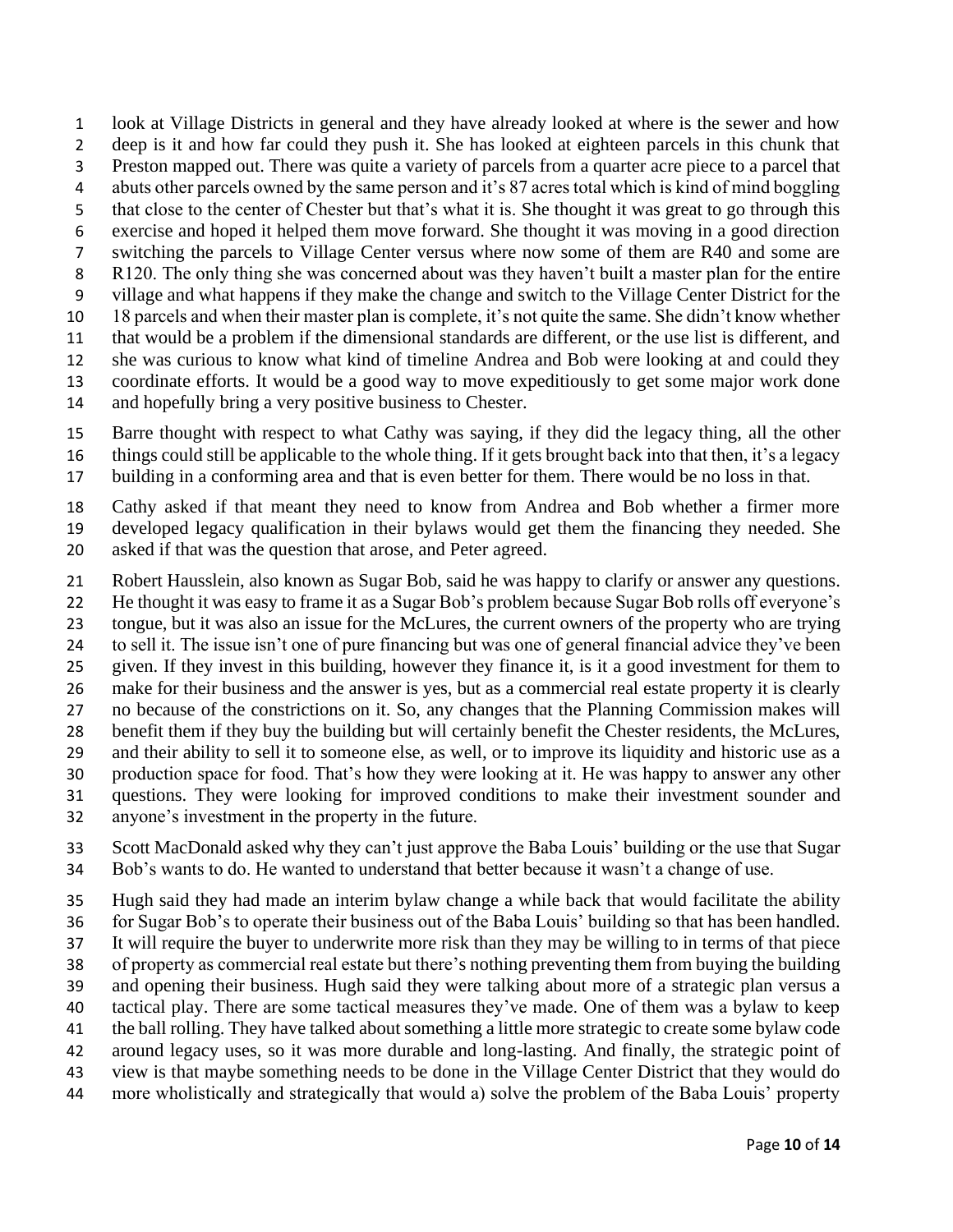but also serve the rest of the Village Center.

2 Scott had a long talk with Preston today and it wasn't a matter of permits. He would be able to run

- the business there because there was a food manufacturing and they even had a little café, so he
- didn't think it was a change of use. Hugh said he would let Preston address that.

 Preston said Scott was on the DRB and they were limited by the ZBA decision of 1995 and its conditions. They have a site plan for the parking, a prohibition against outdoor dining, and a few other conditions. As a non-conforming use in a district that doesn't allow it would have to come

- to the DRB and ask to expand the uses. If Scott could sit on the DRB and say it's not a problem
- but for them there is a lot of uncertainty.

 Scott said he understood, and it reminded him of the husband and wife who moved here from the Midwest and the took farm that had been used for weddings and receptions. It had laid dormant, and they were making changes to parking, and they wanted to turn it back into what it was used for before with a few changes. They came to the DRB, and the DRB saw no problem because it was closely related, and they worked with the neighbors. The DRB wants people to succeed. He couldn't speak for the DRB, but he didn't see any stumbling blocks and the DRB probably should be included. He didn't see it as a change of use. He thought holding it up and saying let's expand westward with commercial zoning to make it easier when it probably wouldn't be a problem anyway. It didn't sound logical to him. He asked how far west the proposed change to make it commercial would be. He asked if it would be all the way to the Stone Hearth Inn. Preston said it would be Blue Hill Road. Hugh said there was a map that outlined Preston's recommendations of where it would end. Scott said his biggest concern, as a taxpayer and someone who chose to move here because he loves Chester the way it is and he understood new business was needed and more would be wonderful and some things would make the town more complete and he was fine with that, was there are a lot of fields and acreage as you're heading west and there are homeowners who bought the properties and you put in zoning that permitted formula stores and franchises and Dunkin' Donuts and Burger King and they could wind up with Claremont, potentially. He didn't think it was fair to the people who live there now who moved here and chose the town for a quality of life. He thought they needed to be careful if they were going to expand commercial zoning where there could be all kinds of changes to the lifestyle and the culture of the people who live there. There's probably a smart wonderful way to figure it out, such as lot sizes, height restrictions, carved wooden signs, the requirements on the Common and Village Green that it must have that traditional New England feeling. He suggested they consider extending it into the new process you're thinking about. It would keep the town looking charming and wonderful and would offer services that might make the town more wonderful and that might also make the people who live there a little less intruded upon. He was concerned a lot of people's lives and desires about living may be changed if they didn't put some thought and research into it.

 Hugh told Scott he appreciated his comments and that they were on the same page with respect to not making a snap decision and doing something quickly around a single use case.

Jason Rasmussen thought it was clearly not a spot zoning situation because Preston's memo

mentioned it was affecting 20 lots. He thought it made sense to look at it more before acting. It

might be slightly expansive, and it might not be completely consistent with the town plan so he

would suggest looking at this district next in relation to the zoning updates. He doesn't have a vote

- in the matter, but it was his suggestion.
- Barre asked Jason for his feeling on the legacy building idea they had discussed and if he had a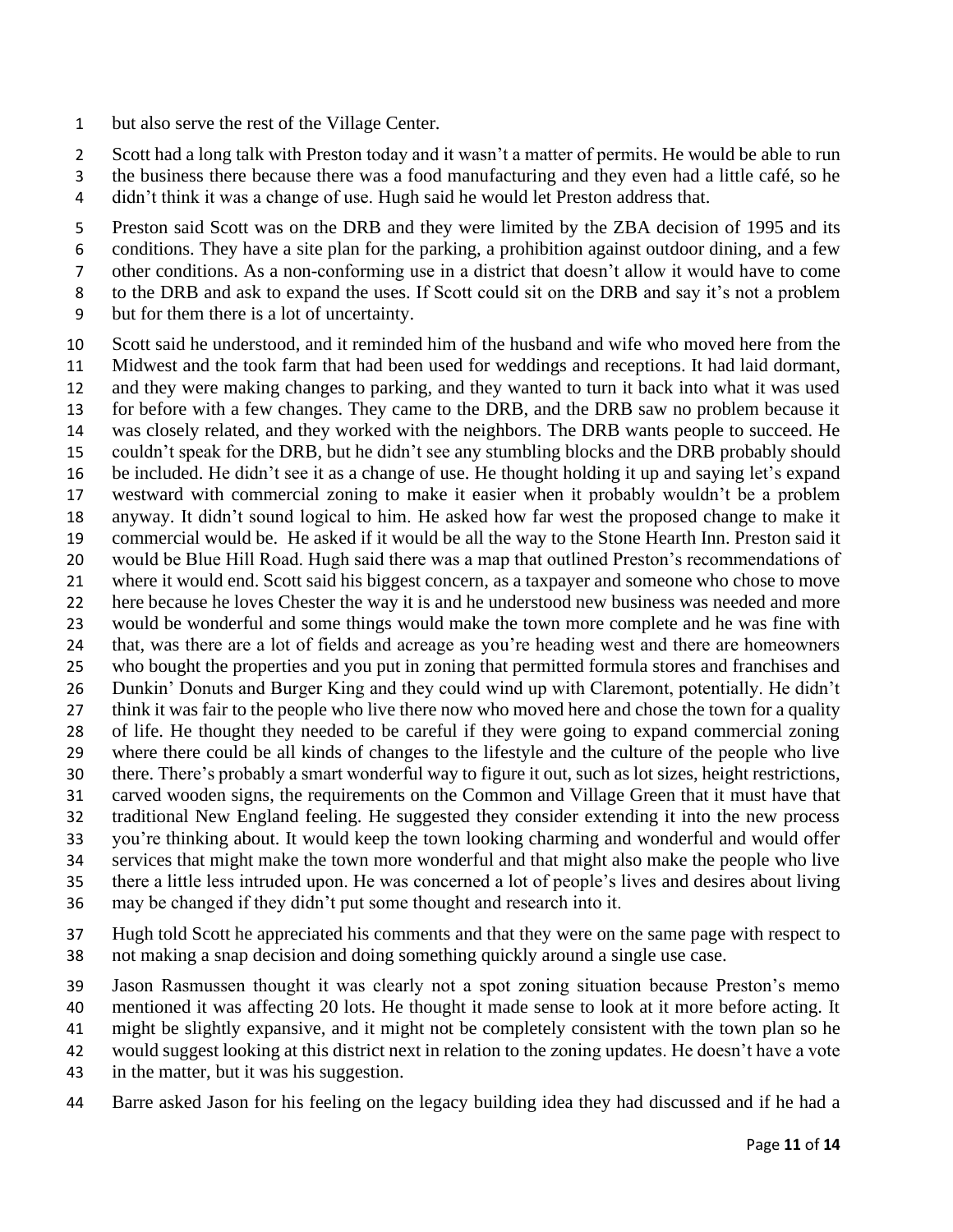gut feeling and if other towns had done something similar. He asked if there were examples of what other towns had done with non-conforming buildings in certain areas to make them work for what the building is compared to the area that they're in. Jason said certainly there could be changes to the zoning like they were seeing there. There could also be adaptive re-use standards to solve the problem. In some cases, they could loosen the non-conforming language in bylaws.

He thought they should consider all those things and see what makes the most sense.

 Barre asked Jason if they were making up what a legacy building was because Jason hadn't referenced that. Jason said it wasn't terminology he had used but he understood what they were saying, and he thought in general the idea with non-conformities is that you want them to go away. Jason thought in this case, most people would agree they don't want the Baba Louis building to go away and most people would want to see a viable business there again. He thought it was a matter of looking at their options and seeing what the best solution was. And he wasn't sure he

knew what that was yet, at this point.

 Barre hoped the potential buyers got a feeling from them that they were interested in doing everything they could for the community and that structure and were not trying to have a non-conforming use that couldn't work in the town that sits there. They were all on the page of doing

the right thing but couldn't just loop in all kinds of things and a quick stamp because of this, we're

going to change all of that.

Hugh said on the one hand, as they were finding out, it wasn't something they could solve for in

- 20 30 minutes or one night or one meeting because in order to potentially think about how they would
- change the Village Center as a district to maybe even include the property to do other things, they
- have to do the due diligence to look at setbacks and lot sizes and all the things that go into the
- district to make sure for the good of the district what they're trying to do works and that's not
- something that can be done in a meeting or a day. It takes a little more time. That was the long
- view strategic plan that they should be prioritizing for the next body of work to do with respect to updating the bylaws. At the same time, if there are other tactical approaches that could be used,
- possibly something like a legacy use bylaw code they could dream up or that already exists, and
- they just haven't considered. For him, if the timeframe to do the right level of due diligence to
- refactor the Village Center was moving out to the right too far, then they would look at tactical
- options. He thought it wasn't wise to just go ahead and move the zone boundary line to make this
- deal work without doing the rest of the due diligence on the Village Center zone.
- Hugh passed it to Tim. Tim didn't think there was a whole lot left to say and agreed he would not be comfortable to make a quick decision on expanding the zoning district without weighing all the
- pros and cons of that. From the same time from the business point of view, he understood the
- investment question. The fact was they have worked to try to make it a viable business opportunity
- by adjusting the existing bylaws. The business would be a non-conforming use under the current
- bylaws, but they would receive a permit under the current bylaws.
- Cathy asked if they would just have the 1995 permit. Preston said if they simply moved into the
- building and conducted business as it was before, they wouldn't need a permit. They would just
- be simply resuming an existing use. What he was saying is if they wanted to change anything, they
- would need to get a permit, they would need to go to the DRB, and because they are not in the
- district that allows it, they are very much at the mercy of the DRB who could say yes or no. There's
- no presumption of their right to do it.
- Tim said that's where he was going and there were two separate issues there. As it is, they could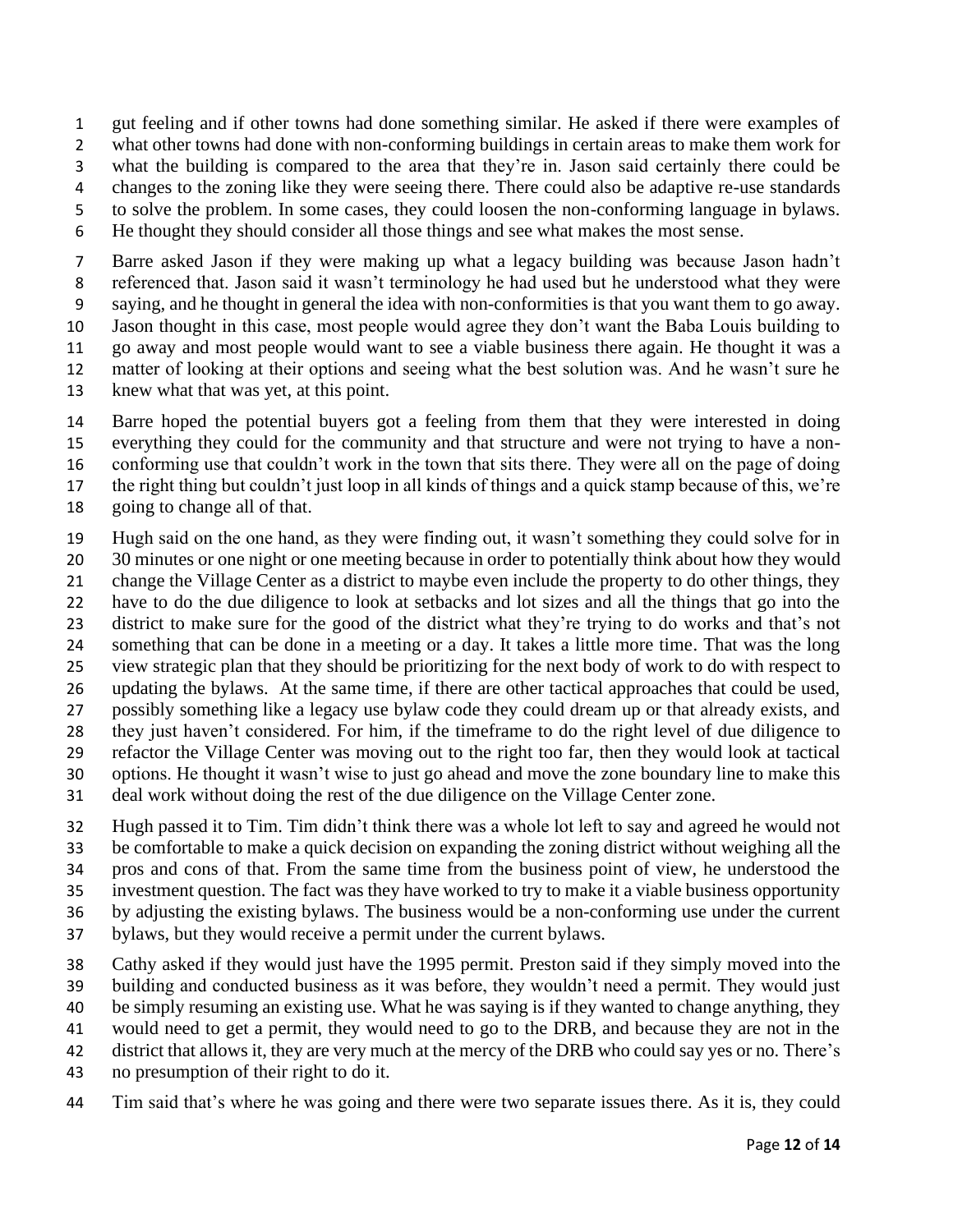move in and do business. Preston agreed. Barre asked Preston if they could get a sign permit. Preston said they could. Tim said it they could move in and do business as it is, and he thought it was clear the Planning Commission wanted to accommodate the new business there. Tim said to decide about that area which he counted 44 properties/lots that would be taken into that zoning district required more thought and discussion and probably a public hearing. Cathy had counted and got 18. Preston said he got 20. Cathy said 2 properties own 2 lots each but according to the listers, they only have one lot but what they have in the surveys recorded in the town, they have two lots. There are 18 property owners. Tim said when he counted, he had gone back to the Village Green, which was too far and that's how he had gotten 44. Tim said they would love to have the business and accommodate but he wasn't comfortable trying to push something through that was that big of a change in one meeting. He thought and there was agreement that it would take a public hearing.

- Hugh said they may want to do based on some of Jason Rasmussen's feedback, they were wrapping up the Village Green work and were deciding what to focus on next and maybe they will decide
- tackling the Village Center District may be sensible. They hadn't had an opportunity to have the
- conversation as a commission, but they could certainly do that and figure out if it made sense to
- prioritize the Village Center.
- Jean-Carlo McLure wanted to add some perspective from his view, as his family are the current
- owners of the property. When they first applied for the permit, it wasn't zoned the way it is now.
- They received the use, which was a non-conforming use that wasn't on the list of approved uses
- but there were other commercial uses at the time. Afterwards, it was changed to a non-commercial
- space. The change was done by the town after they purchased the property for use as a business. The way he saw it, it wasn't only to help the town develop more in the future but also to put things
- back to involve some uses that were there before and were taken away. He thought at one point
- there was some sort of wisdom that that piece of land and the one across the street where the clinic
- is were better suited for commercial use than they are now being considered. In his mind, it was a
- way of fixing what was a devaluation of the space that was done previously, if that made sense.
- Hugh said it did and thanked him. He thought it would be part of the work they would do when they looked at the Village Center and a whole as they go through the process of updating the
- bylaws and the town plan that was modified in 2018 or 2020.
- Jean-Carlo said he wasn't trying to distract from what Preston had put forward and had done an amazing job presenting his case and putting his suggestion forward. He just wanted to add that
- perspective. It wasn't a new thing but reinstating something that was taken away.
- Hugh thought it was a good point of view.
- Tim said there was a comment from the Chester Telegraph asking for a description of the business
- and wondered if Rob could give them a quick description of the business for the record.
- Rob Hausslein said they have a business that adds value to agricultural products: maple syrup and
- peppers. Everything they do is made with maple syrup. They are small time sugar makers with a
- specialty in savory maple condiments, like barbeque sauce, hot sauce, and their smoked maple
- syrup. They are excited about looking at the McLure property. They don't like to think it benefits
- them specifically, but it benefits the moment for Chester to have viable businesses at that location.
- Hugh thanked him.
- Cathy added the Planning Commission would be doing a housing study and she verified with Jason